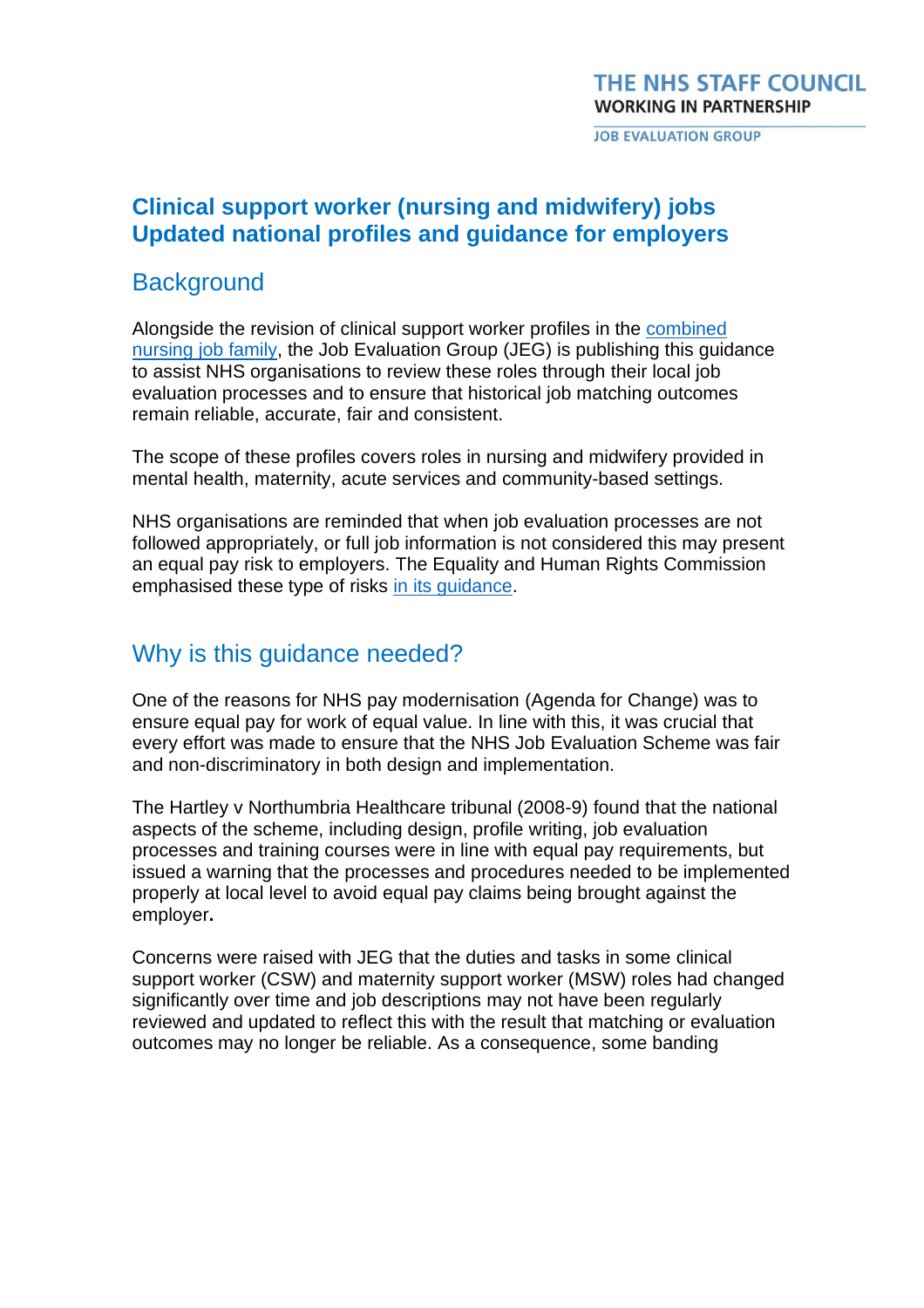outcomes have become out of date, inconsistent and out of step when viewed against other NHS jobs and could present an equal pay risk.

# Changes to the landscape

A number of factors have impacted on CSW and MSW roles in the NHS since Agenda for Change was implemented in 2004. Increased demands on services, changes to nursing and midwifery roles and more delegation to CSW/MSW staff has, in some areas, resulted in lower banded staff being asked to undertake additional clinical and patient care duties.

Additionally, several initiatives and programmes for this group of staff have been implemented in recent years:

- Career pathway for CSW/MSWs in Wales
- HCSW/MSW Learning Framework in Scotland
- The Care Certificate in NHS England put the induction process on a formal footing and takes a number of months to complete.
- CSW/MSW Apprenticeship schemes have been introduced
- Skills for Health have been running the Talent for Care programme to support CSW/MSW development
- Career development frameworks and pathways have emerged
- The HEE Maternity support worker competency, education and career development framework

In Northern Ireland, a partnership project between staff side organisations and the Chief Nursing Officer after the Frances report was published ensured that there was clarity and accountability in each of the roles within the nursing family.

Consequently, vocational qualifications are no longer the automatic choice for many employers in NHS organisations across the UK as other learning and development initiatives and activities have been put in place.

In all areas of nursing, midwifery, mental health and community care teams factors such as staffing and recruitment challenges, combined with an increasing trend for clinical, patient care tasks and activities being delegated to CSWs/MSWs has resulted in significant changes to these roles, in some cases.

For example, in acute settings, where it is more likely for CSW/MSWs to work as part of a team, changes in staffing, skill mix and models of working may directly result in CSW/MSWs carrying out delegated clinical care duties. In community settings where CSW/MSWs may be in lone worker roles, the responsibility to record patient observations and report changes to clinical conditions may have become a regular feature of the role over time.

To support and ensure the provision of safe patient care, there has been an increasing emphasis on checking competency levels and the provision of short training courses to support CSW/MSWs to acquire or further develop the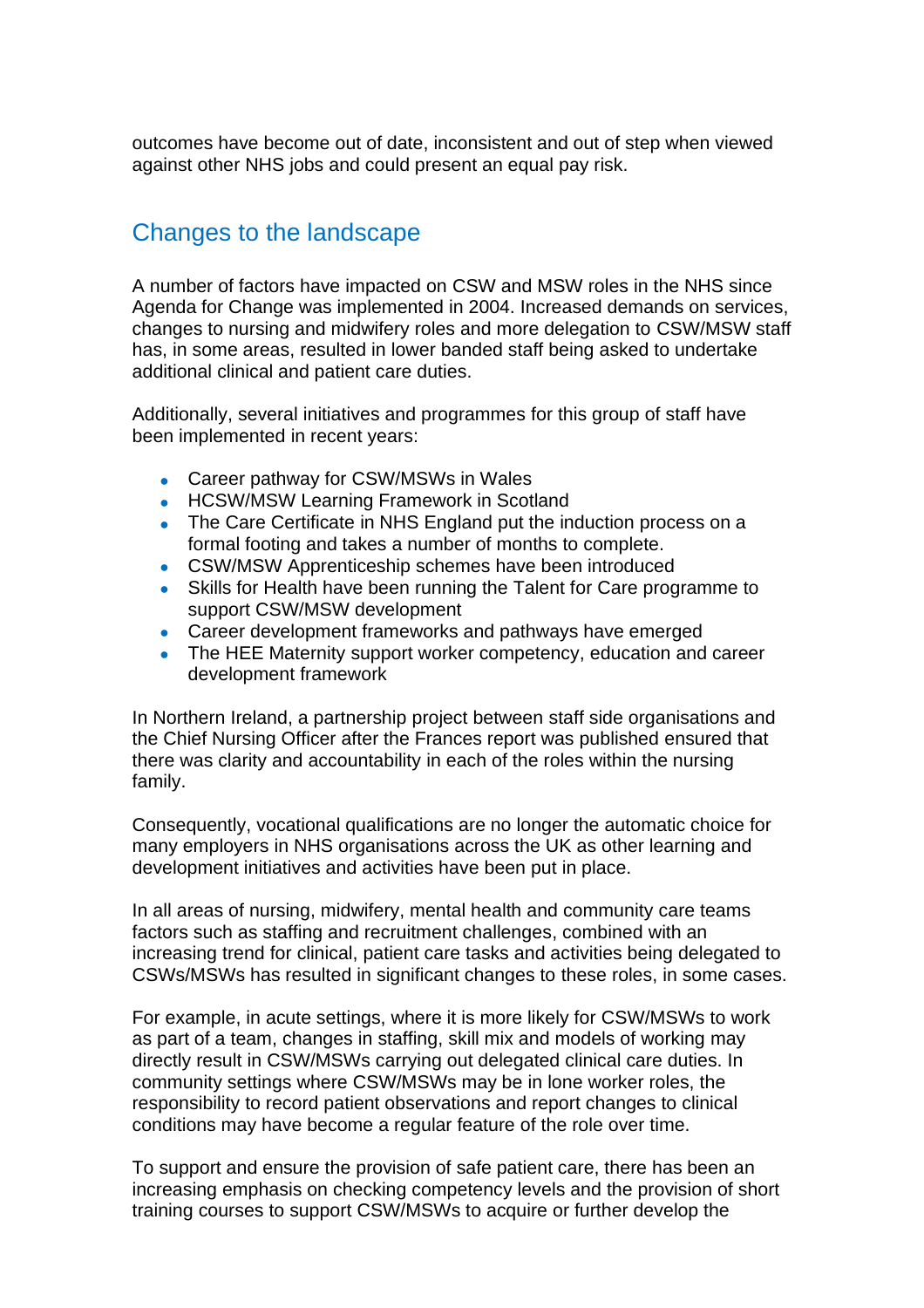knowledge and skills required to carry out these additional tasks and activities. This has resulted in a significant change impacting on CSW/MSW roles over time.

Job descriptions may not have been updated to reflect these types of changes including information on the types of training undertaken, CSW/MSW competency workbook completion, sometime supported by a designated mentor and delivered over a period of six to nine months or similar activities that may affect [Factor 2: Knowledge, training and experience.](https://www.nhsemployers.org/publications/nhs-job-evaluation-handbook#chapter-5)

## Updating job descriptions

Chapter 10 of the [NHS Job Evaluation handbook](https://www.nhsemployers.org/publications/nhs-job-evaluation-handbook#chapter-10) is clear that job descriptions must be agreed and kept up to date. This is an essential requirement of the NHS Job Evaluation Scheme. Therefore, organisations should regularly review and update job descriptions to reflect the full requirements of the role even when the changes may not seem to be significant and may not necessarily change the job evaluation outcome.

Accurate records of changes and decisions made should be retained to provide an audit trail. This means that as changes are made over a period of time, these can be assessed to ensure that gradual changes are tracked and help to avoid disputes over backdating if grades subsequently change following a revision.

Chapter 3 [of the handbook](https://www.nhsemployers.org/publications/nhs-job-evaluation-handbook#chapter-3) states that when changes to a job deemed to be significant, the post should be re-evaluated/matched. Decisions on what is significant must be agreed in partnership locally by knowledgeable job evaluation practitioners, ideally the job evaluation leads at the organisation.

You can find help with writing job descriptions on the [NHS Employers website.](https://www.nhsemployers.org/articles/writing-successful-job-descriptions)

## Generic job descriptions

Chapter 10 also states that:

"where generic job descriptions are in use, post holders and their managers must ensure that they adequately reflect the complete nature of the role and amend if necessary. This may trigger a review (see chapter 13)."

Some CSW/MSW roles require developed, specific or specialist skills and knowledge to safely carry out the tasks and activities in their role. These should be reflected in the job description and may not be fully described in generic job descriptions.

### Access to the changed job review process

JEG acknowledges that this group of employees may face some barriers in accessing the changed job review process. NHS organisations should ensure that CSW/MSWs have equity of access to the process and can obtain the information required for them to have their job reviewed by a trained partnership